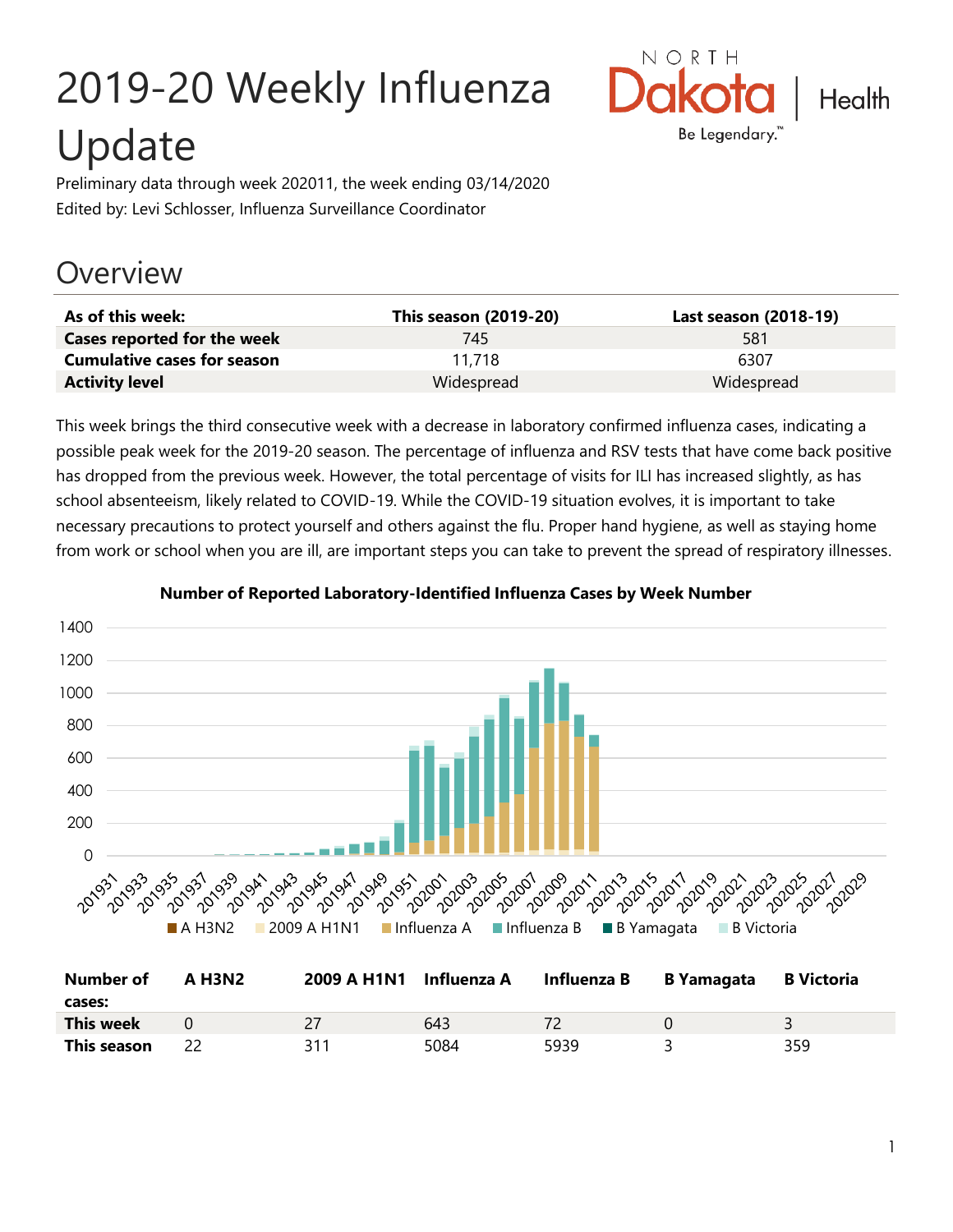Laboratory-confirmed influenza is a reportable disease in North Dakota. Influenza "cases" include people that have tested positive for influenza in a healthcare setting. It does not include people with influenza who did not seek healthcare, or who were diagnosed without a lab test, which is common. The true number of people with influenza in North Dakota is underrepresented, but case data allows us to see where and in what populations influenza is circulating. It also provides context regarding how the current season compares with previous seasons. Find more information about cases on [www.ndflu.com.](file://///nd.gov/doh/DOH-DATA/MSS/DC/PROGRAM/IMMUNE/Immunize/Influenza/Inf18-19/Surveillance/Weekly%20Summaries/www.ndflu.com)







Powered by Bing © GeoNames, Navteq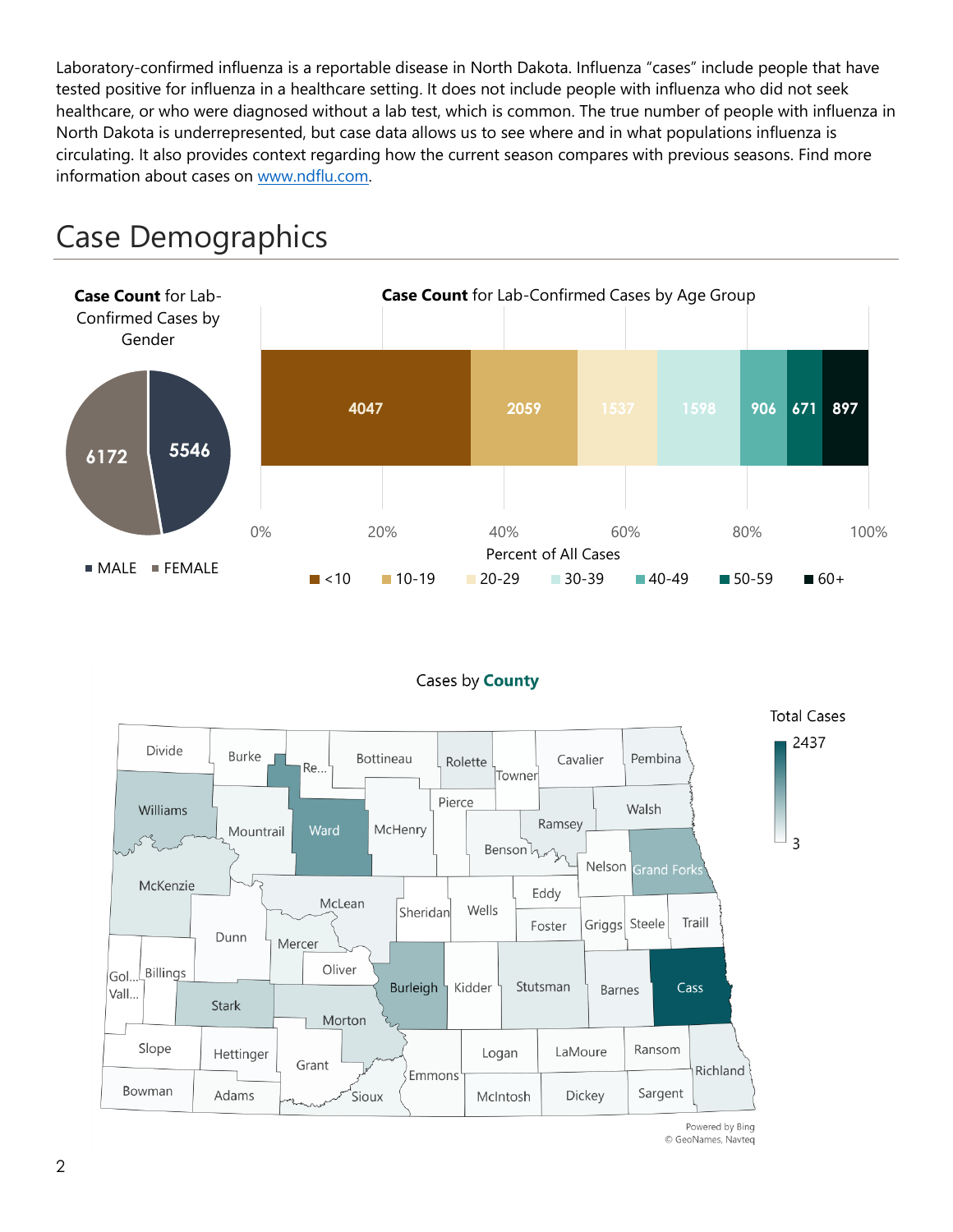# **Outbreaks**

During the influenza season, influenza outbreaks are common anywhere people gather, including schools, child care centers, and health care facilities. Outbreaks of influenza or influenza-like illness may be reported to the NDDoH. The following outbreaks have been reported this season:

| <b>Setting</b>                                        | <b>Number of outbreaks</b> | <b>Identified pathogens</b> |
|-------------------------------------------------------|----------------------------|-----------------------------|
| Long Term Care, Basic Care,<br><b>Assisted Living</b> | 23                         | Influenza A, B              |
| <b>Schools</b>                                        |                            | -                           |
| <b>Child Care Centers</b>                             | 5.                         | Influenza A, B              |

# Surveillance Programs

In addition to case reporting, the NDDoH uses a variety information sources to fully describe of what is happening during the influenza season.

#### Hospitalizations

This season, the NDDoH has introduced a new influenza hospitalization surveillance program. Select North Dakota hospitals report the number influenza-related hospitalizations weekly to the NDDoH. Because this surveillance methodology is new, hospitalization numbers this year may not be comparable to previous years.



#### **Total number of Hospitalizations: This week** 12 **This season** 380

### Deaths

Data on pneumonia and influenza deaths is obtained from Vital Records and based on the cause of death listed on the death certificate.



**Total number of deaths for the season: Pneumonia** 295 **Influenza** 14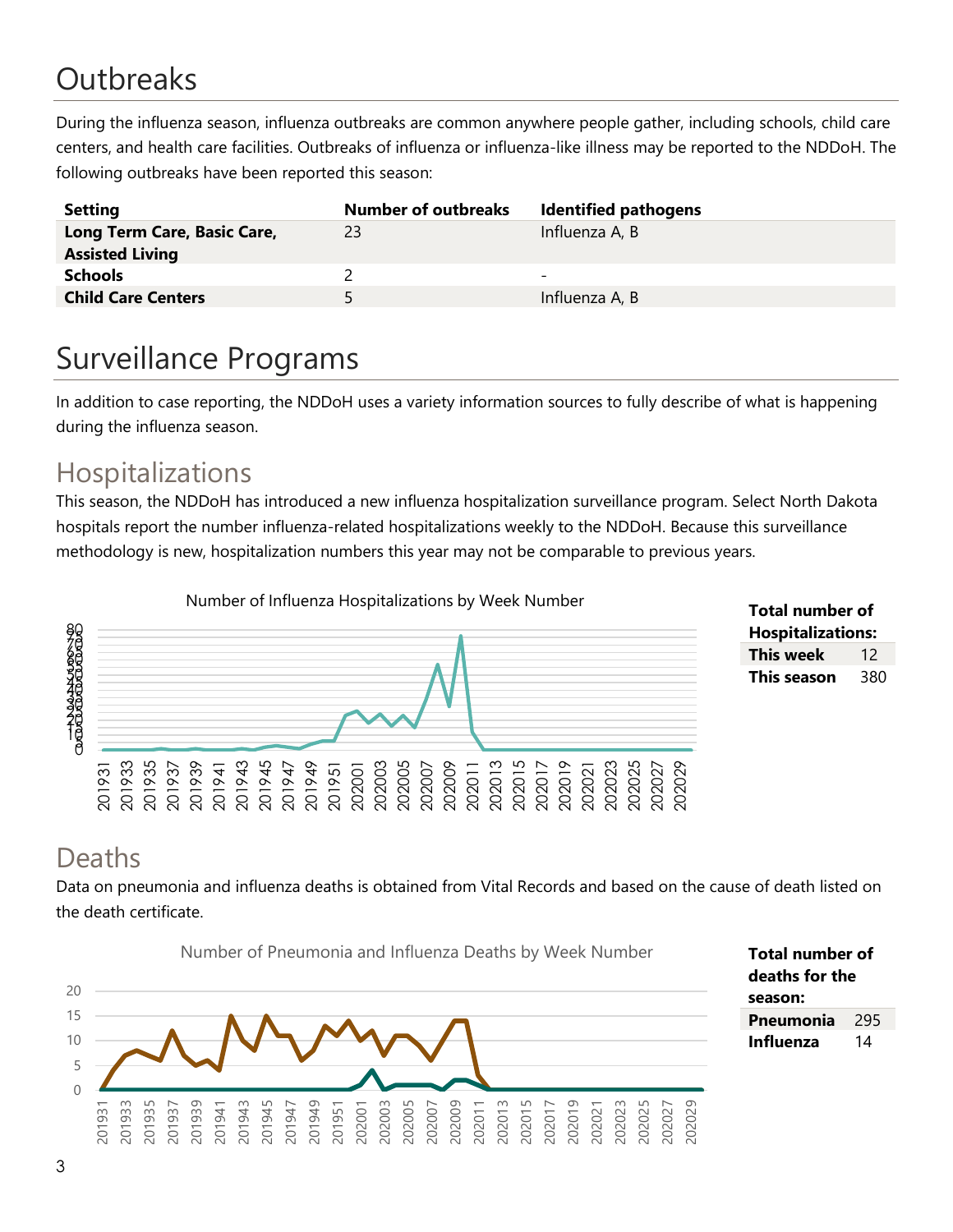### Outpatient Influenza-like Illness

The NDDoH participates in the national U.S. Outpatient Influenza-like Illness Surveillance Network (ILINet). Data from participating outpatient providers in North Dakota are pooled to create a state-wide estimate for the weekly percent of healthcare visits due to influenza-like illness (ILI). Patients presenting with a fever of 100ºF or greater and a cough and/or sore throat are considered to have ILI. For more information on state and national ILINet data, see **FluView** [Interactive.](https://gis.cdc.gov/grasp/fluview/fluportaldashboard.html)



Percent of Outpatient Visits Due to Influenza-like Illness by Week, Current and Previous Season

#### Sentinel Laboratory Data

The NDDoH receives influenza and RSV testing data from participating sentinel laboratories across the state. The total number of positive tests and the total number of tests conducted are reported and used to create a state-wide percent positivity statistic. For influenza, percent positivity of 10% or greater indicates "season level" influenza activity.

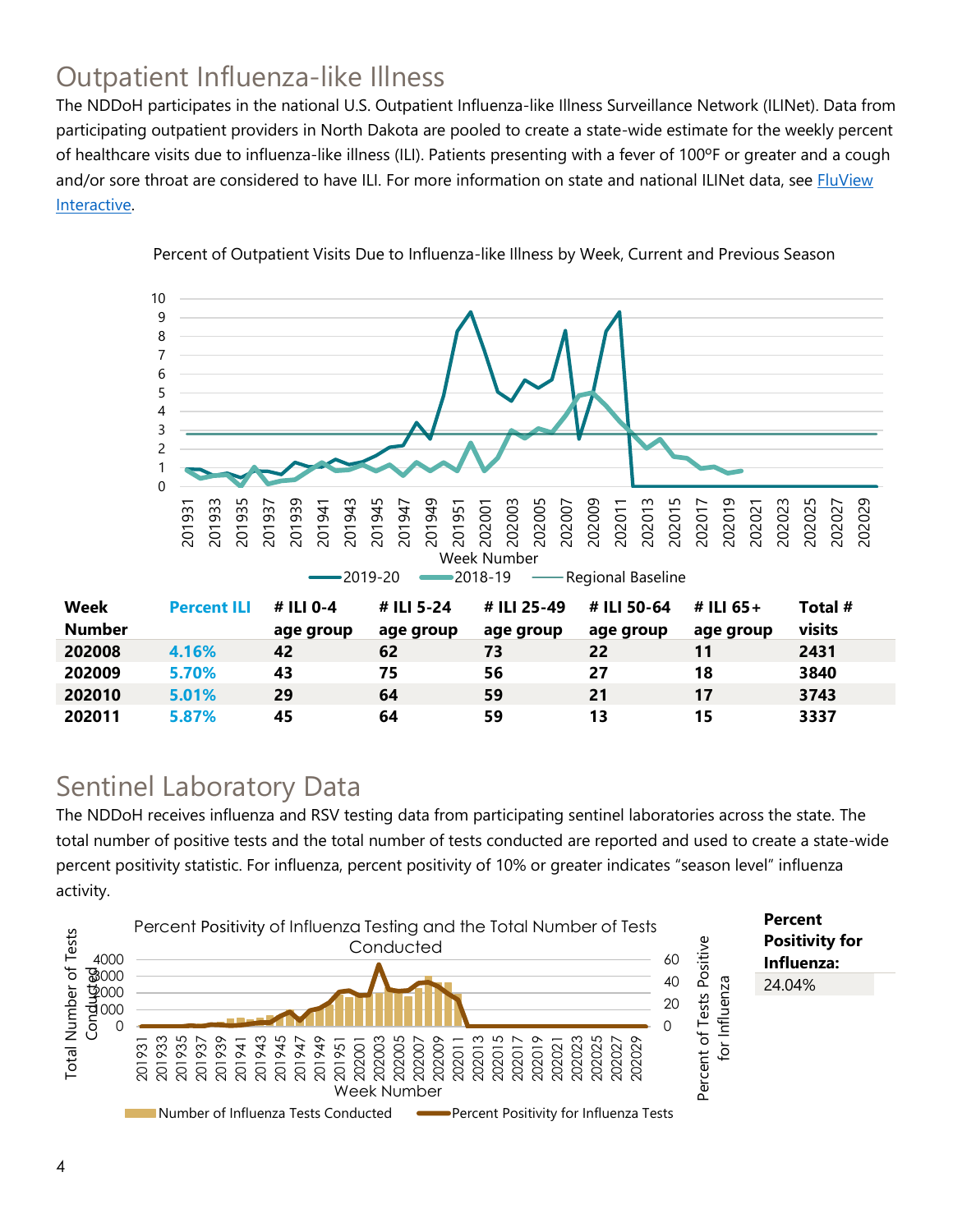

#### School Absenteeism

During the influenza season, increases in school absenteeism data can be used as an early indicator for influenza circulation. The NDDoH received absenteeism data from a majority of schools in the state. Data here include absences for all reasons.



# Multi-season Comparison